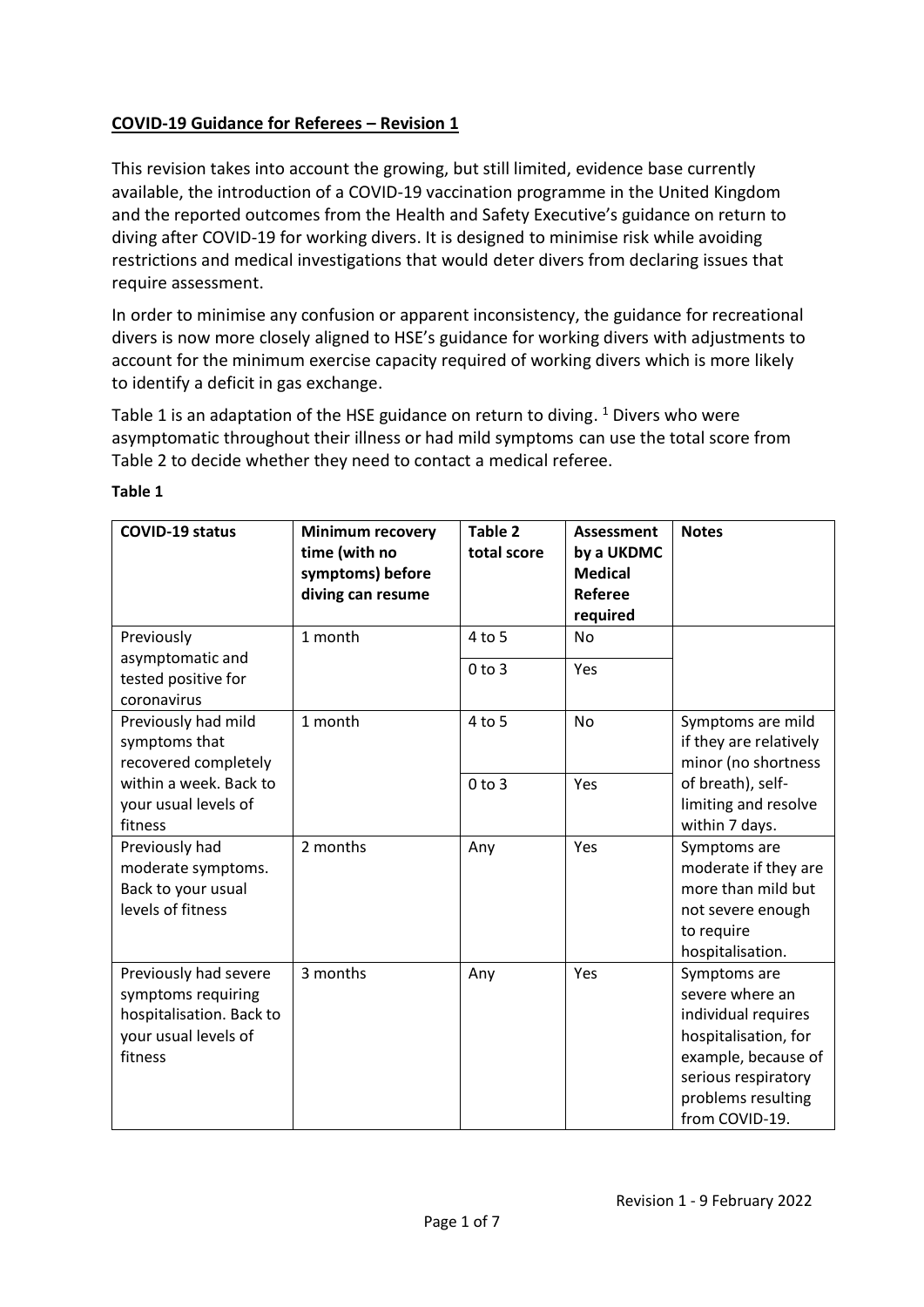#### **Table 2**

| <b>Factor</b>                                                                                   | <b>Score</b> |  |
|-------------------------------------------------------------------------------------------------|--------------|--|
| Can answer "No" to all questions on the current Recreational Diving Medical Declaration.        |              |  |
| <b>ADD 2 POINTS</b>                                                                             |              |  |
| Age less than 45 <sup>2</sup>                                                                   |              |  |
| 0R                                                                                              |              |  |
| Received a full primary course (eg 2 doses of Pfizer, 2 doses of Astra Zeneca, 1 dose of        |              |  |
| Janssen) of any COVID-19 vaccine approved by UK Government <sup>3</sup> at least 2 weeks before |              |  |
| first symptoms or diagnosis of COVID-19. <sup>4</sup> ADD 1 POINT                               |              |  |
| Physical fitness (see standards below *)                                                        |              |  |
| for 'GOOD' ADD 2 POINTS                                                                         |              |  |
| for 'SATISFACTORY' ADD 1 POINT                                                                  |              |  |
| TOTAL                                                                                           |              |  |

\*A recreational diver with a satisfactory standard of physical fitness can run 1.5 miles / 2.4 km in 20 minutes 30 seconds, or complete other exercise equivalent to a VO<sub>2</sub> Max of 7 METS (24.5 ml / kg /min)  $56$ 

\*A recreational diver with a good standard of physical fitness can run 1.5 miles / 2.4 km in 12 minutes 30 seconds, or complete other exercise equivalent to a VO2 Max of 11.4 METS (40 ml / kg /min) $<sup>7</sup>$ </sup>

#### **Guidance notes**

1. Divers who have no known exposure to SARS-CoV2 and had no symptoms of COVID-19 may still have suffered asymptomatic disease which can be associated with damage to the lungs<sup>8</sup>, heart and other organs which could lead to injury or death whilst diving. Contacts of known COVID-19 cases should follow the current guidance on testing and self-isolation. Undertaking medicals and / or invasive testing on all divers would be impractical and, since the risk is deemed to be low, there is no restriction on diving for individuals with no symptoms who do not have a positive diagnosis of COVID-19.

2. In one study clinical symptoms and signs did not predict lung involvement visible on Low Dose CT, but age greater than 54 years and diabetes were risk factors for more extensive lung involvement, and rhinitis and anosmia appeared to protect against lung involvement.<sup>9</sup> Several studies have reported that lung lesions are visible on CT imaging in similar proportions of patients whether they have asymptomatic, paucisymptomatic or mild to moderate disease. Case series have shown abnormalities persisting for at least 14 days after onset of symptoms in patients who did not have severe respiratory distress or require oxygen at any time.<sup>10</sup> While these lesions can last for many months and some are expected to fibrose and to become permanent, lesions visible in a significant proportion of asymptomatic to moderate cases have resolved completely within 2 to 3 weeks.<sup>11</sup> As a result, divers with asymptomatic disease or mild short-lived symptoms are advised to wait at least one month from when they have recovered before they return to diving. Neurological deficit and cognitive impairment have been associated with COVID-19, more usually in illness severe enough to require hospitalisation, and must also be considered.<sup>12, 13,</sup>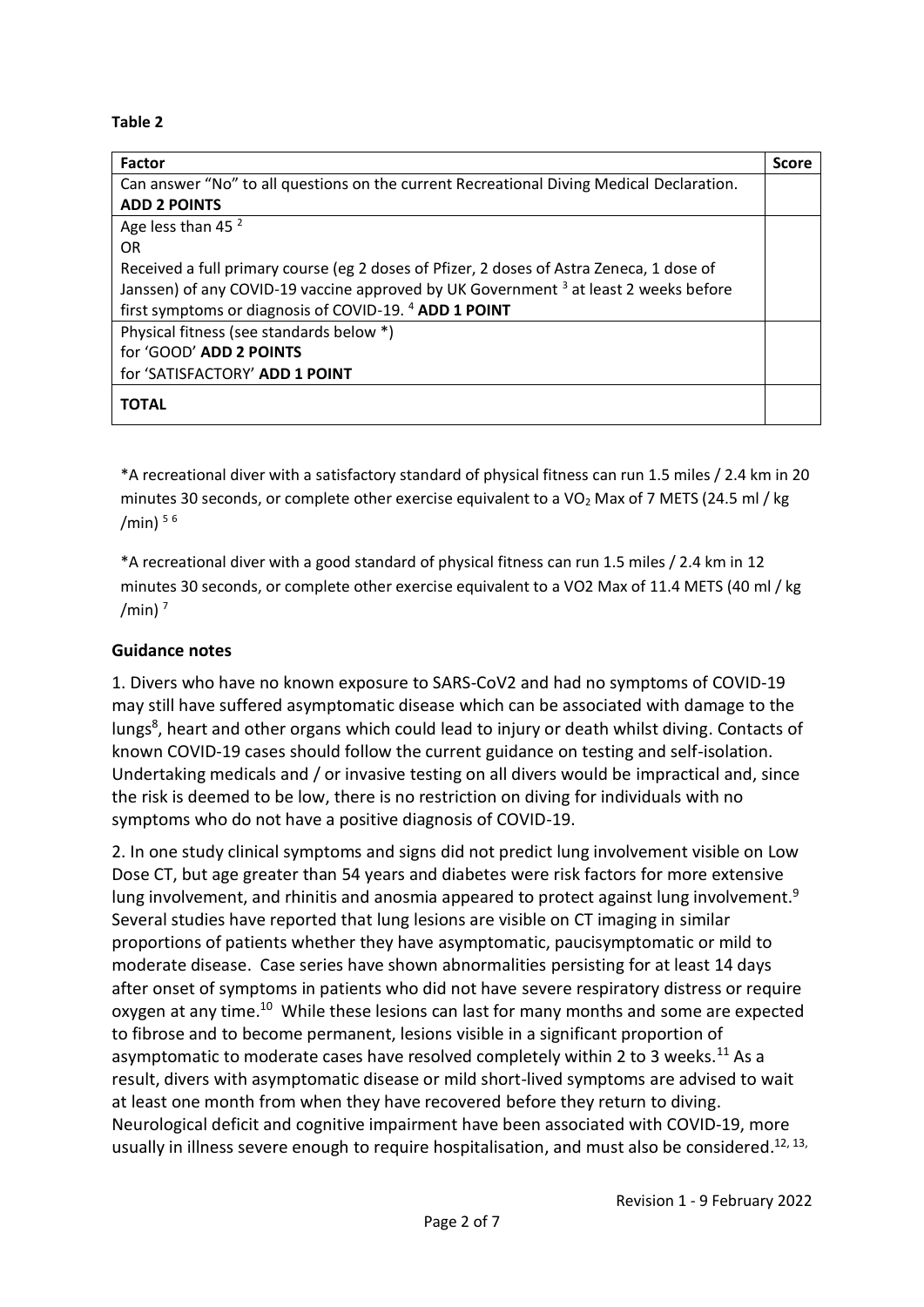$14$  The diver can then be assessed as indicated below provided they are back to their previous level of aerobic fitness and have recovered neurologically and cognitively.

3. Divers with severe symptoms are likely to undergo a structured programme of follow up  $15$  and, if there is objective evidence that lung lesions have resolved, then a return to diving can also be considered for this group provided the candidates are back to their previous level of aerobic fitness and have recovered neurologically and cognitively.

## **Referee Consultation Guidance**

Assessment of divers who are asymptomatic throughout their infection or had mild symptoms: This will depend on the reason why the diver requires assessment. If the candidate has answered yes to a question in the Recreational Diving Medical Declaration which is unrelated to risks arising from COVID-19, then the medical referee will decide whether physical examination and / or investigation are required before the Recreational Medical Certificate can be signed. If they have an underlying medical condition which increases their risk of lung lesions, such as diabetes, then they are likely to require a more detailed assessment similar to that for divers with moderate or severe symptoms, depending on the Medical Referee' s clinical judgement.

Assessment of divers who have had moderate or severe symptoms of COVID-19: A careful history should be taken. Where the history is consistent with ongoing respiratory, cardiac or cognitive symptoms or other unresolved issues that impact adversely on diving safety, the diver is unfit to dive. If the diver has returned to their previous level of physical fitness and cognitive function, a medical examination should be carried out per existing guidelines with the following additional tests recommended:

- a) Pulse assessment for 15 to 60 seconds  $16$  and at least long enough to determine if there are frequent ectopic beats. If frequent ectopic beats are detected or if the history indicates concerns such as palpitations, an ECG should be performed. If the ECG shows frequent ventricular ectopic beats or evidence of repolarisation changes (ST segment or T wave changes) or LBBB, the diver should be referred to a cardiologist for further investigation which should include an echocardiogram.
- b) An exercise test (such as the Chester step test) with oxygen saturation monitoring. Do not proceed if the resting saturation is lower than 96%.<sup>17</sup> Comparison with previous exercise test results is useful (if available). A drop in  $O<sub>2</sub>$  saturation of more than 3% on exercise or an unexpected deterioration in exercise capacity (estimated VO<sup>2</sup> max) compared to previous values would preclude certification of fitness to dive. The test should be conducted and terminated as normal, but the result can only be accepted if the diver reaches and can maintain at least 7 METS (VO<sub>2</sub> 24.5) ml/kg/min) for 2 minutes before reaching any criteria for termination. Using the Chester Step Test this would require completion of Stage V with a 15 cm step or Stage III with a 30 cm step.<sup>18</sup>
- c) Exclude any significant neurological or cognitive impairment

Those who required admission to hospital with COVID-19 are at very high risk of lung changes which can persist. Wu et al (2021) followed up a population of non-smokers with no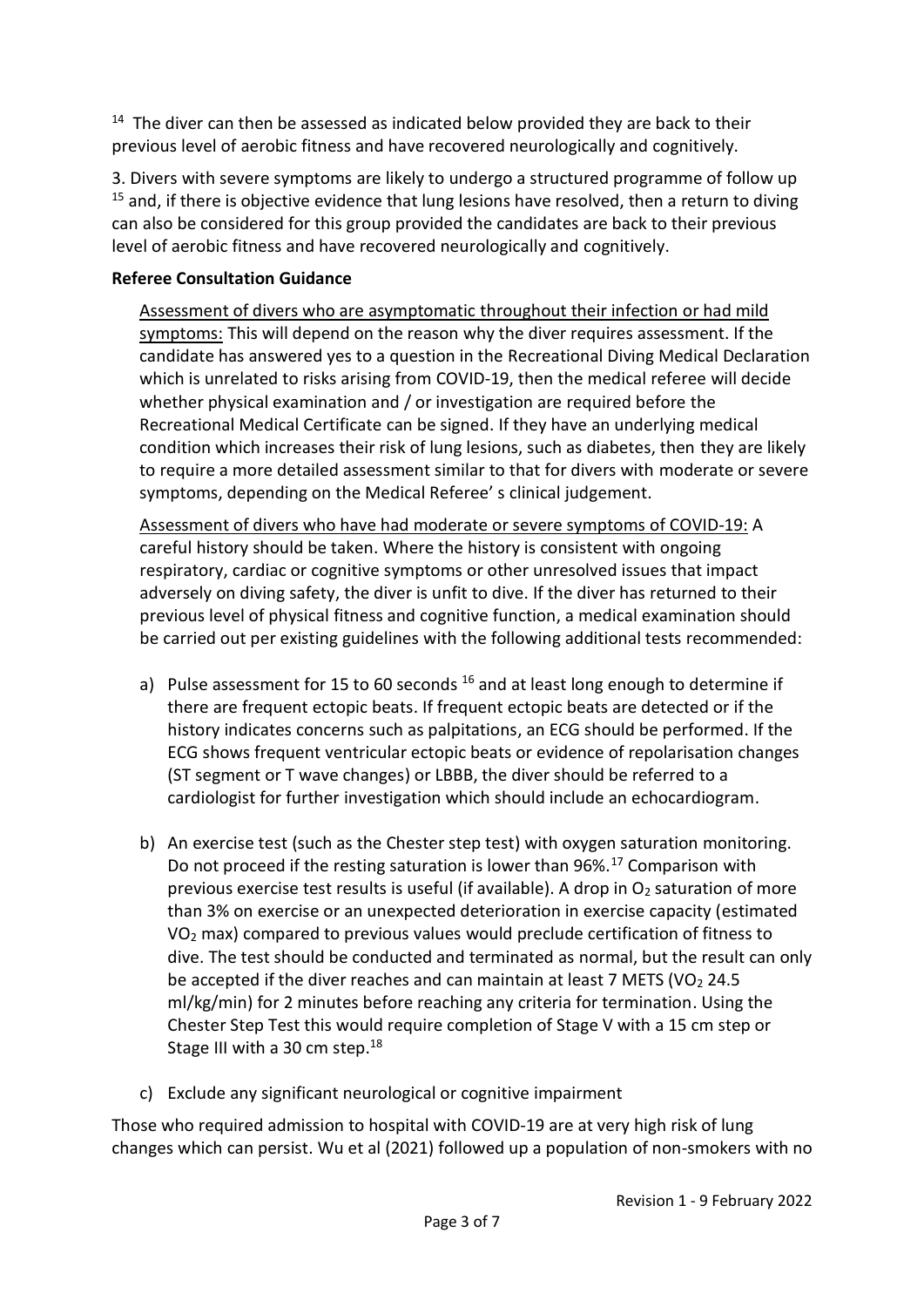history of hypertension, diabetes, cardiovascular diseases, cancer, asthma or COPD with median age 60 years and median body-mass index 25·1 kg/m² who had severe COVID-19 but did not require invasive mechanical ventilation. Residual lung changes on CT were seen in 78% at 3 months after discharge and in 24% at 12 months. Length of hospital stay, peak HRCT pneumonia scores during hospitalisation, and requirement for High Flow Nasal Cannulae or Non Invasive Ventilation were associated with abnormal HRCT at 12 months after discharge. 19

Huang et al (2021) followed up a population of hospitalised COVID-19 survivors with preexisting co-morbidities at 6 and 12 months after discharge. The CT results are summarised below. <sup>20</sup>

|                                            | Proportion of patients with at least one<br>abnormal CT pattern |             |
|--------------------------------------------|-----------------------------------------------------------------|-------------|
|                                            | 6 months                                                        | 12 months   |
| Scale 3: not requiring supplemental oxygen | 33/33 (100%)                                                    | 11/28 (39%) |
| Scale 4: requiring supplemental oxygen     | 56/56 (100%)                                                    | 21/52 (40%) |
| Scale 5-6: requiring HFNC, NIV, or IMV     | 39/39 (100%)                                                    | 33/38 (87%) |

Han et al found that approximately one-third of participants who had recovered from severe COVID-19 developed fibrotic-like changes in the lung within 6 months of disease onset. Older age (over 50 years), acute respiratory distress syndrome, and higher baseline CT lung involvement score (18 or more out of a possible score of 25) were associated with fibrotic-like changes in the lung.<sup>21</sup>

The diver will need to have returned to their previous level of fitness. In addition to the testing mentioned above, they will require more comprehensive chest imaging and possibly laboratory-based lung function testing, including assessment of residual volume. This is expensive and currently not available due to capacity issues within the NHS. It is however possible that these patients will have such tests undertaken as part of their post COVID-19 follow up from their hospital team.

# **Referee Notes**

It is anticipated that a Referee's clinical judgement and shared decision making with the diver will form a large part of the fitness to dive assessment, especially with regard to the known and unknown potential risks of diving post COVID-19. In particular, the relationship of the lung changes to pulmonary barotrauma and consequent decompression illness is not known.

Where a diver has been found unfit to dive, it is expected that appropriate explanation is given and follow up advised through the diver's primary or secondary care teams as appropriate. It is unlikely that a Referee would be best placed to arrange further investigations themselves as interpretation and follow up of results along with the current logistical issues of arranging such tests is complex.

Divers in very low and high risk groups may seek additional reassurance of dive fitness through chest imaging or pulmonary function testing. It is important to note that while this may be feasible and a normal result reassuring, there are likely to be a proportion where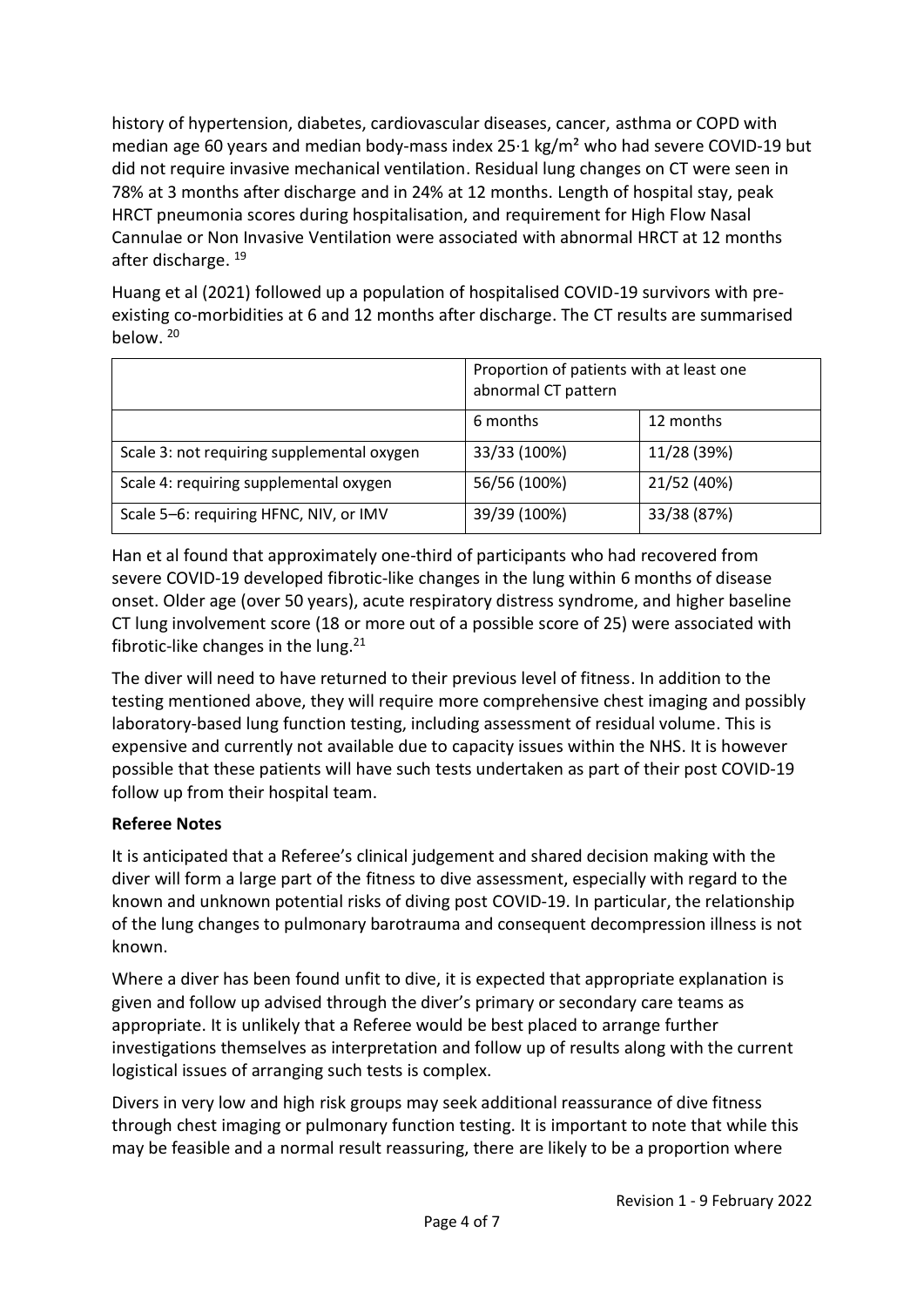abnormalities are found. Translating such abnormalities into barotrauma risk or knowing if further investigation is then appropriate (especially if large radiation doses or significant cost is involved) is very complex and this should be discussed with the diver in advance. The sensitivity and specificity of identifying those at risk of pulmonary barotrauma or other complications such as immersion pulmonary oedema using investigations such as desktop spirometry, peak flow measurements, chest plain films or CT imaging is currently unknown but these tests may be considered based on clinical judgement.

The Association for Respiratory Technology and Physiology (ARTP) suggests a range of tests including spirometry for clinical follow up after COVID-19.<sup>22</sup> Simple desktop spirometry will, however, be difficult to interpret in the absence of results prior to exposure to, or infection with, SARS-CoV2. In one series FVC, FEV1, FEV1/FVC and mid-expiratory flows were in the expected range in the large majority of 110 patients at discharge. The only spirometry measurement that reached statistical significance in this series was FEF<sub>75%</sub> in the 19 patients who had severe pneumonia, of whom 5 had values lower than 65% of predicted.<sup>23</sup> A more recent review by Thomas et al (2021) concludes that spirometric indices appear to be generally well preserved, but that reductions in total lung capacity are commonly reported and a defect in diffusing capacity (DLco) is present in 20–30% of those with mild to moderate disease and 60% in those with severe disease and improves in most cases during a 3-6-month convalescent period.<sup>24</sup> Spirometry is, however, simple, widely available and noninvasive so, although the information above suggests that an abnormal result is unlikely to be due to COVID-19, it would be a trigger for further assessment in any diver regardless of the underlying abnormality. It might also be useful as a baseline for follow-up of a candidate who has not yet fully recovered since objective evidence of further deterioration, instead of an improvement, would be a valuable prompt for the diver to seek advice from their general practitioner. When considering spirometry, ARTP guidance or other appropriate procedures for infection control should be taken into account.

According to the British Thoracic Society Guidance, follow-up chest x-rays are likely to be offered routinely to all patients who had abnormalities on imaging whether they were admitted to hospital or were assessed in hospital but then cared for in the community. Some of these patients will be discharged with a normal chest x-ray and others will proceed to more detailed investigation which will be useful when eventually reviewing fitness to dive. There will be some divers who lack objective evidence of resolution, such as those who are discharged from secondary care with "minor insignificant changes", others who had symptoms but no imaging and asymptomatic divers with evidence of past infection. Although the radiation risk associated with a chest x-ray is low, there is currently no evidence regarding the significance of some of the lung abnormalities seen in COVID-19 on which to base clear advice for or against further imaging and its optimal timing, especially if abnormalities persist and repeat imaging needs to be considered. It is also worth bearing in mind that a chest x-ray might miss lesions related to COVID-19 that would have been identified by a CT scan.<sup>25</sup> Where guidance already exists for an abnormality, such as pneumothorax, this should be followed. In other circumstances, the medical referee will either need to seek specialist advice or to make a decision on the requirement for further imaging based on an overall assessment of risk, taking into account factors such as the likelihood of infection with SARS-CoV2, the nature and severity of symptoms and the type, distribution and number of lesions last shown on imaging.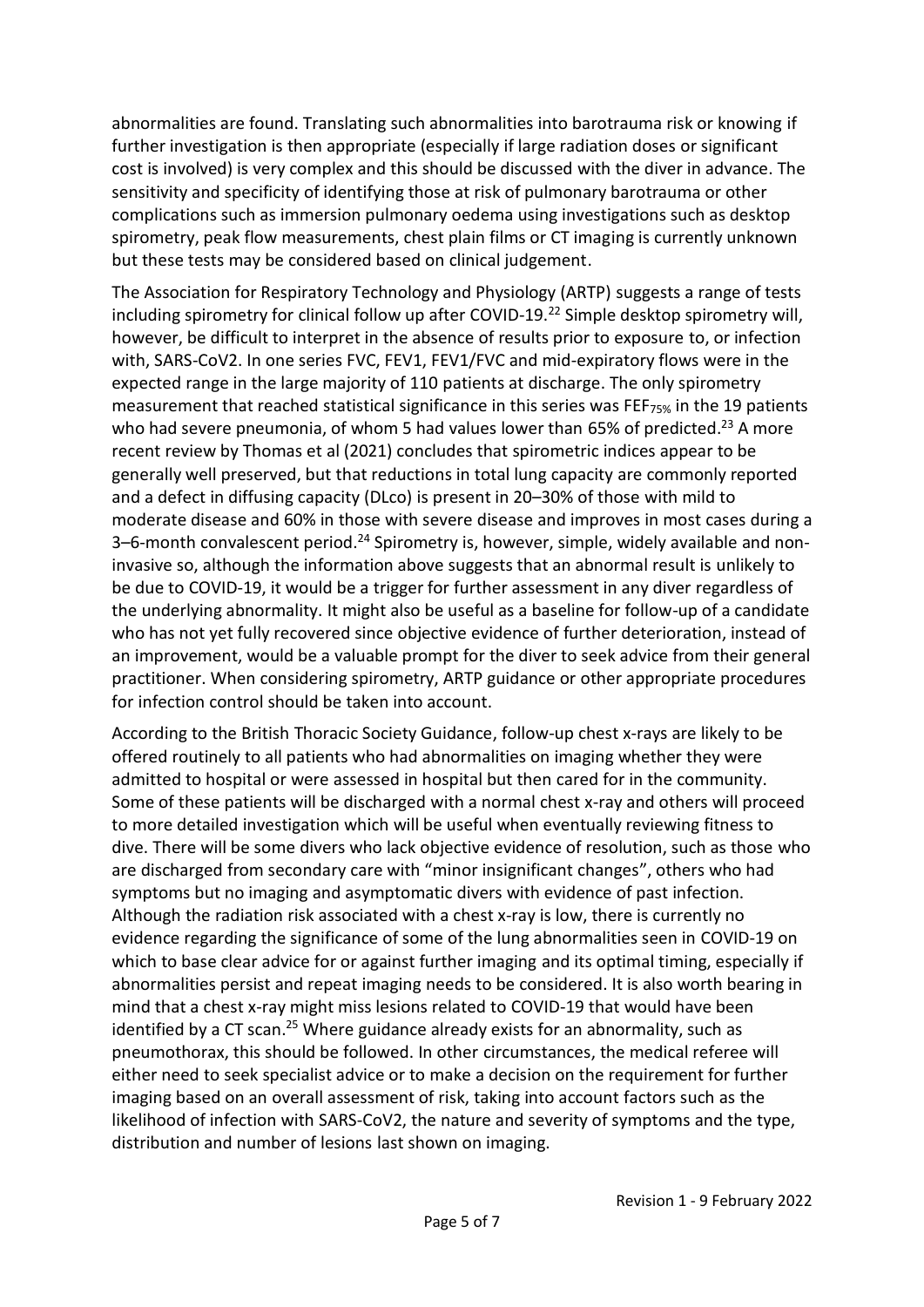### **Background**

To date, UKDMC has adopted a conservative approach in order to accommodate the gaps in the evidence base relevant to diving after COVID-19.

At the UKDMC conference on 4 November 2021, a presentation by DDRC Healthcare, and subsequent discussion including Dr Steve Forman representing the UK Health and Safety Executive, concluded that:

- lung lesions occur in a significant proportion of cases of symptomatic and asymptomatic COVID-19
- many other viral infections of the lung cause similar lesions but infections other than COVID-19 do not require additional investigations or precautions beyond those justified on clinical grounds.
- the risk of pulmonary barotrauma arising from these lung lesions has not been quantified
- there have been no cases of pulmonary barotrauma reported in individuals who have returned to diving after COVID-19 in accordance with the UK Health and Safety Executive's guidance for working divers

In view of these observations, the UKDMC guidelines have been relaxed by aligning them more closely with the HSE guidance on return to diving after COVID-19.

#### **Review of Guidelines**

This guidance is based on current understanding at the time of writing, but all Medical Referees should continue to remain up to date with latest data on COVID-19.

The references below have been used in the development of these guidelines and may form a useful adjunct for clinical decision making and discussions with divers.

The committee will review this document at least every 3 months or earlier if important new evidence becomes available. If you find any new information that you think is relevant, please let the committee know vi[a http://www.ukdmc.org/contact-us/.](http://www.ukdmc.org/contact-us/)

<sup>3</sup> [https://www.gov.uk/guidance/countries-with-approved-covid-19-vaccination-programmes-and-proof-of](https://www.gov.uk/guidance/countries-with-approved-covid-19-vaccination-programmes-and-proof-of-vaccination)[vaccination](https://www.gov.uk/guidance/countries-with-approved-covid-19-vaccination-programmes-and-proof-of-vaccination) (accessed 31 January 2022)

<sup>6</sup> https://www.cooperinstitute.org/2018/06/08/50-years-of-the-cooper-12-minute-run

<sup>7</sup> <https://www.hse.gov.uk/pubns/ma1.pdf> (accessed 31 January 2022)

<sup>1</sup> <https://www.hse.gov.uk/coronavirus/first-aid-and-medicals/divers-medical-certificate-extension.htm> (accessed 31 January 2022)

<sup>&</sup>lt;sup>2</sup> Liu, D., Zhang, W., Pan, F. et al. The pulmonary sequalae in discharged patients with COVID-19: a short-term observational study. Respir Res 21, 125 (2020). https://doi.org/10.1186/s12931-020-01385-1

<sup>4</sup> The CT Scan Lung Severity Score and Vaccination Status in COVID-19 patients in India: Perspective of an Independent Radiology Practice. Revat T. Lakhia, Jaimin R. Trivedi. medRxiv 2021.07.15.21260597; doi: https://doi.org/10.1101/2021.07.15.21260597

<sup>5</sup> Pollock NW. Aerobic fitness and underwater diving. Diving and Hyperbaric Medicine. 2007; 37: 118-24.

<sup>8</sup> Inui S, Fujikawa A, Jitsu M, Kunishima N, Watanabe S, Suzuki Y, Umeda S, Uwabe Y. Chest CT Findings in Cases from the Cruise Ship "Diamond Princess" with Coronavirus Disease 2019 (COVID-19). Radiology Cardiothoracic Imaging 2020 Mar 17. doi: 10.1148/ryct.2020200110

<sup>&</sup>lt;sup>9</sup> Castelli, M., Maurin, A., Bartoli, A. et al. Prevalence and risk factors for lung involvement on low-dose chest CT (LDCT) in a paucisymptomatic population of 247 patients affected by COVID-19. Insights Imaging 11, 117 (2020). https://doi.org/10.1186/s13244-020-00939-7